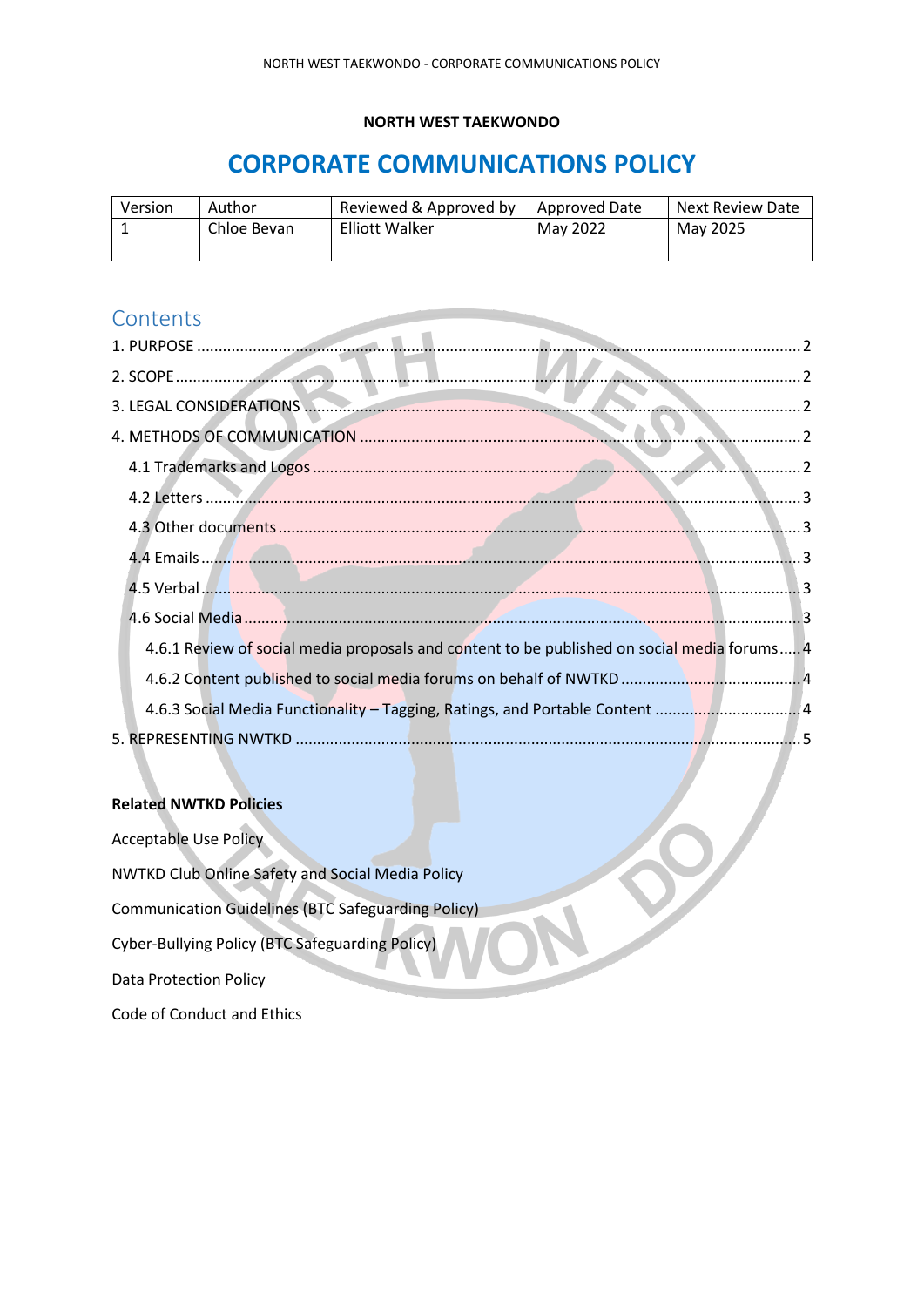## <span id="page-1-0"></span>1. PURPOSE

This Policy provides guidance on the standards for communications expected on the part of directors, staff and members of North West TaeKwonDo Association (NWTKD).

## <span id="page-1-1"></span>2. SCOPE

2.1. This policy applies to all individuals representing the NWTKD either directly as an employee or contractor (Third Parties), or as a member (for example as an instructor, coach or student within NWTKD), whether engaging or causing others to engage in communications in any media which may misrepresent or bring into disrepute NWTKD or its members. The aim of this policy is to assure that such practices are conducted in compliance with applicable laws, regulations, and best practice guidelines.

2.2. To the extent that laws and regulations' applicability are unclear, NWTKD will make reasonable judgments regarding applying existing print rules to social media forums and will conform to industry practices to the greatest extent possible.

2.3. NWTKD representatives working with Third Parties (e.g. Volunteers, Contractors) are responsible for assuring that Third Parties adhere to the principles of and are aware of this policy and will effectively monitor their activities whilst engaged in NWTKD-related activities. Third Parties may not undertake activities on behalf of NWTKD that NWTKD representatives are prohibited from undertaking.

## <span id="page-1-2"></span>3. LEGAL CONSIDERATIONS

3.1 The Human Rights Act 1998 Article 8 gives a 'right to respect for private and family life, home and correspondence'. Case law suggests that employees have a reasonable expectation of privacy in the workplace.

3.2 General Data Protection Regulation (GDPR) as it applies in the UK, tailored by the Data Protection Act 2018.

• Data protection is about ensuring people can trust you to use their data fairly and responsibly.

• If you collect information about individuals for any reason other than your own personal, family or household purposes, you need to comply.

• The UK data protection regime is set out in the DPA 2018, along with the GDPR (which also forms part of UK law). It takes a flexible, risk-based approach which puts the onus on you to think about and justify how and why you use data.

• The ICO regulates data protection in the UK. They offer advice and guidance, promote good practice, carry out audits, consider complaints, monitor compliance and take enforcement action where appropriate.

## <span id="page-1-3"></span>4. METHODS OF COMMUNICATION

### <span id="page-1-4"></span>4.1 Trademarks and Logos

Where the intention is to use the NWTKD, NWTKD Member Clubs, NSPCC/CPSU Safeguarding, or any other related logos (e.g. club accreditation programmes), the Safeguarding Code in Martial Arts, etc., NWTKD Administration must approve such use in accordance with the Trademark and Logos Policy.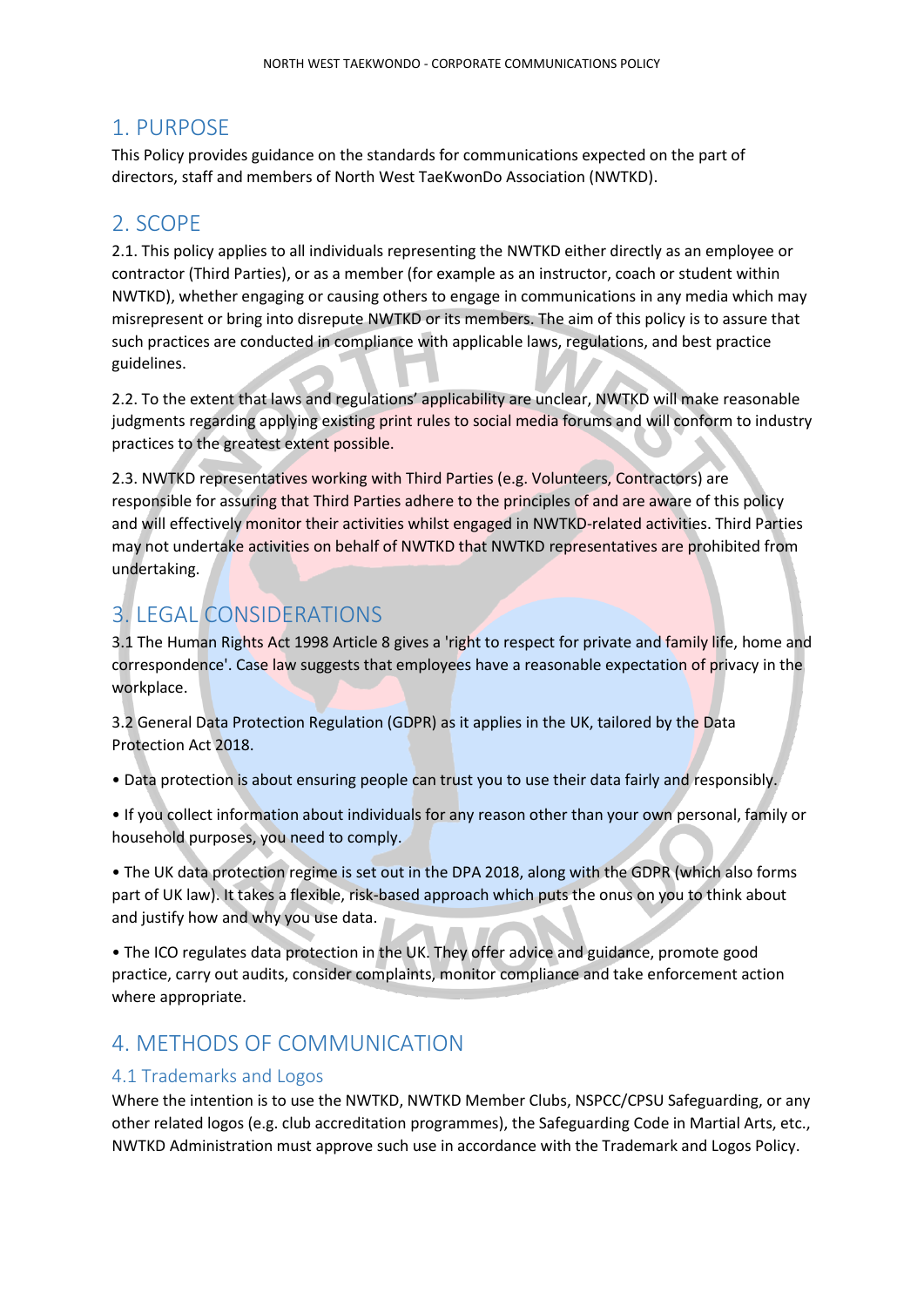#### <span id="page-2-0"></span>4.2 Letters

Only directors and staff conducting formal communications should use the official NWTKD letterheads relevant to their role and the purpose, e.g. NWTKD Administration, NWTKD Insurance, minutes, HR. NWTKD Members may, from time to time, request references or confirmations to be presented on a NWTKD letterhead; NWTKD Administration will assist.

#### <span id="page-2-1"></span>4.3 Other documents

Unless authorised to do so, NWTKD members/Third Parties may not disclose any confidential or proprietary information of or about the NWTKD, NWTKD Member Clubs and Third Parties, its employees, affiliates, vendors, customers or suppliers, including, but not limited to, personal, business and financial information.

NWTKD members/Third Parties shall abide by the copyright and regulatory laws, to the extent necessary, obtaining permission to use or reproduce any copyrighted text, photo, graphics, video, research data and other material owned by others.

### <span id="page-2-2"></span>4.4 Emails

Emails to external recipients should include only those individuals external and internal who have a direct involvement in the matter; the subject should be clearly stated.

Language should be formal and appropriate, with acronyms explained in the first instance. Emails to internal recipients may be less formal and use terminology familiar to the audience. Emails should not include any commentary, content, or images that are defamatory, pornographic, proprietary, harassing, libelous, or that can create a hostile work environment. Violations of this policy may lead to disciplinary action and corrective action, up to and including expulsion from NWTKD or referral to the Authorities (e.g. Police or Social Care Departments) as deemed necessary. Emails should not be sent from Instructors personal email account.

### <span id="page-2-3"></span>4.5 Verbal

Formal or informal verbal communication (face-to-face, telephone, phone or video conferencing) with external and internal individuals or groups should observe the NWTKD Data Protection policy guidelines (including GDPR) and not include defamatory or discriminatory statements, racial slurs, sexual innuendoes, gossip and/or offensive, threatening, or false statements.

### <span id="page-2-4"></span>4.6 Social Media

The use of social networking sites such as Facebook, Snapchat, Twitter and WhatsApp is now commonplace as a communication tool for businesses, not just by young people and adults. These sites permit users to chat online, post pictures, blogs, etc through the creation of an online profile, which can be publicly available to all or restricted to an approved circle of electronic friends. You Tube and Google are platforms for uploading and viewing video clips, which with cameras and mobile phones is quick and easy to achieve. NWTKD is becoming more active in using Facebook to link to Member Clubs web sites, articles and videos, promoting events, showing photo ID of registered instructors and can potentially reach over 1,000 people.

NWTKD members/Third Parties may not use or disclose any Personally Identifiable Information of any kind on any social media without the express written permission of the individual and if deemed necessary NWTKD. Even if an individual is not identifiable by name within the information to be used or disclosed, if there is reasonable basis to believe that the person could still be identified from that information, then its use or disclosure could constitute a violation of General Data Protection Regulations (GDPR).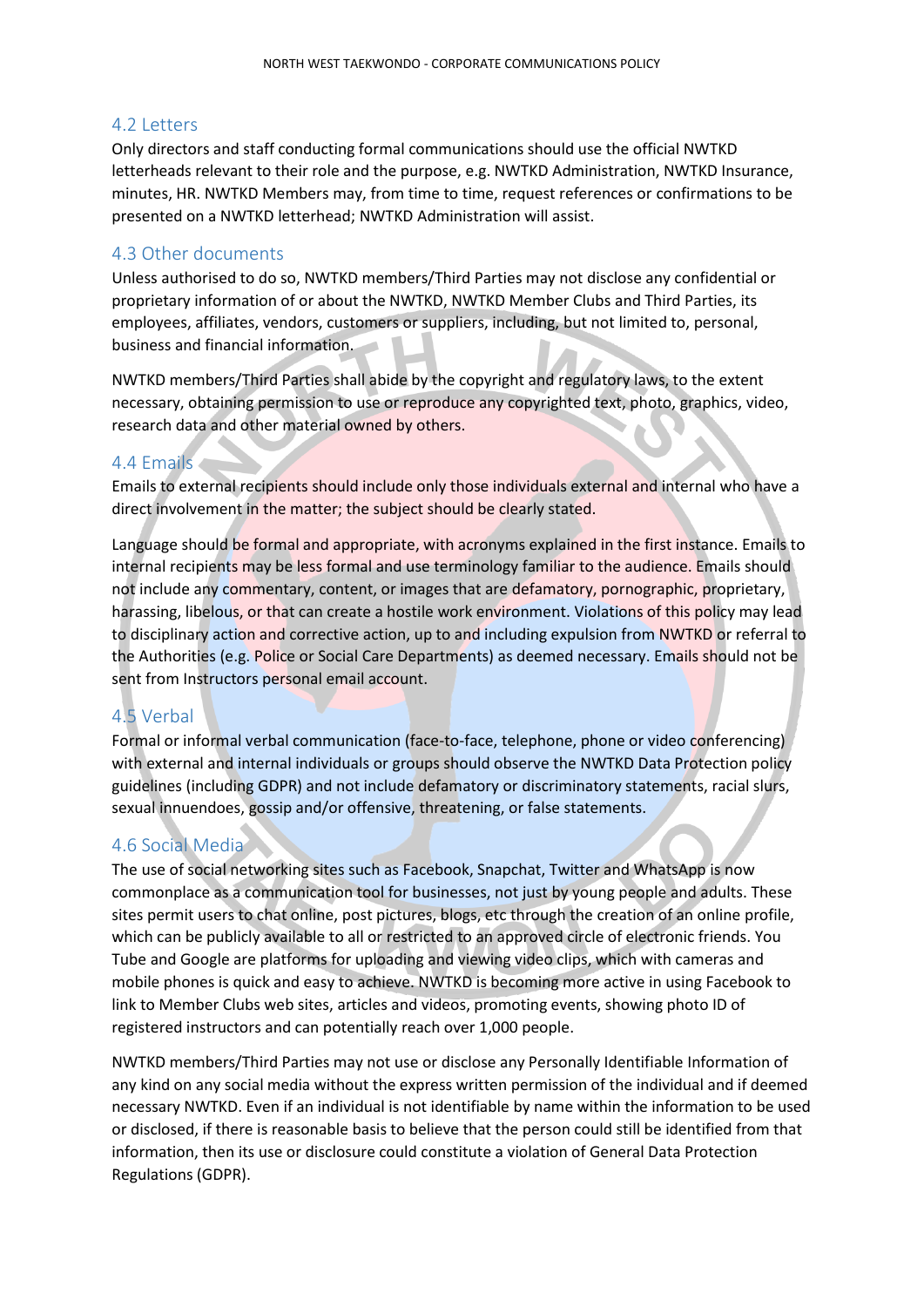Posts should not include any commentary, content, or images that are defamatory, pornographic, proprietary, harassing, libellous, or that can create a hostile work environment. Violations of this policy may lead to disciplinary action and corrective action, up to and including expulsion from NWTKD or referral to the Authorities (e.g. Police or Social Care Departments) as deemed necessary.

#### <span id="page-3-0"></span>4.6.1 Review of social media proposals and content to be published on social media forums For promotional uses of social media related to any approved product(s) marketed by NWTKD, NWTKD Administration should approve such use.

For all other uses of social media for which NWTKD members/Third Parties may establish or contribute specific content to a social media forum which can be directly identified as NWTKD, NWTKD Administration should be informed.

Links from online social media forums controlled by NWTKD to third-party web sites must be clearly identified or labelled as such, and users notified that they are leaving a NWTKD site for a web site for which NWTKD is not responsible. All sites linked or referred to must be appropriate for the intended audience, and all content of such sites must comply with all applicable laws, this policy, and the NWTKD Code of Conduct.

Certain social media functions allow users to e-mail, forward, or recommend content to others. NWTKD members and Third Parties should abide by the spirit of this policy when using such functions, for example Re-Tweeting, Sharing or Tagging activities.

Any content for social media forums originating from NWTKD members/Third Parties must endeavour to disable the editing function so that third-parties may not selectively share or post content elsewhere on the internet. If the editing function cannot be disabled, then NWTKD members/Third Parties should consider not using these forums.

If an individual from the NWTKD members/Third Parties sees content on the Internet that he or she believes warrants attention by NWTKD (such as potential slanderous/libellous comments pertaining to the NWTKD or an individual in a NWTKD Member Club) they should send this information to NWTKD Administration and should refrain from engaging in discussion or responding.

### <span id="page-3-1"></span>4.6.2 Content published to social media forums on behalf of NWTKD

If NWTKD source content is published to social media forums by individuals within NWTKD, NWTKD Member Clubs or Third Parties they must identify NWTKD as the source of the content.

If claims or representations about the NWTKD appear on social media forums controlled by third parties that the NWTKD may edit (e.g., Wikipedia). Edited content must prominently disclose that NWTKD edited the claim or representation and such edits must be made in accordance with this policy.

### <span id="page-3-2"></span>4.6.3 Social Media Functionality – Tagging, Ratings, and Portable Content

All tags visible to the general public on third-party websites or content pertaining to NWTKD members and Third Parties should be in line with this policy, the NWTKD Acceptable Use policy and the NWTKD Code of Conduct. If determined to be inappropriate, tags should be removed if possible.

The NWTKD members and Third Parties shall be mindful of potential adverse consequences of portability when reviewing such content for posting. For example, if a promotional product video could be cut in a way that failed to include risk information, the risk information should be interspersed with other video content to avoid that outcome.